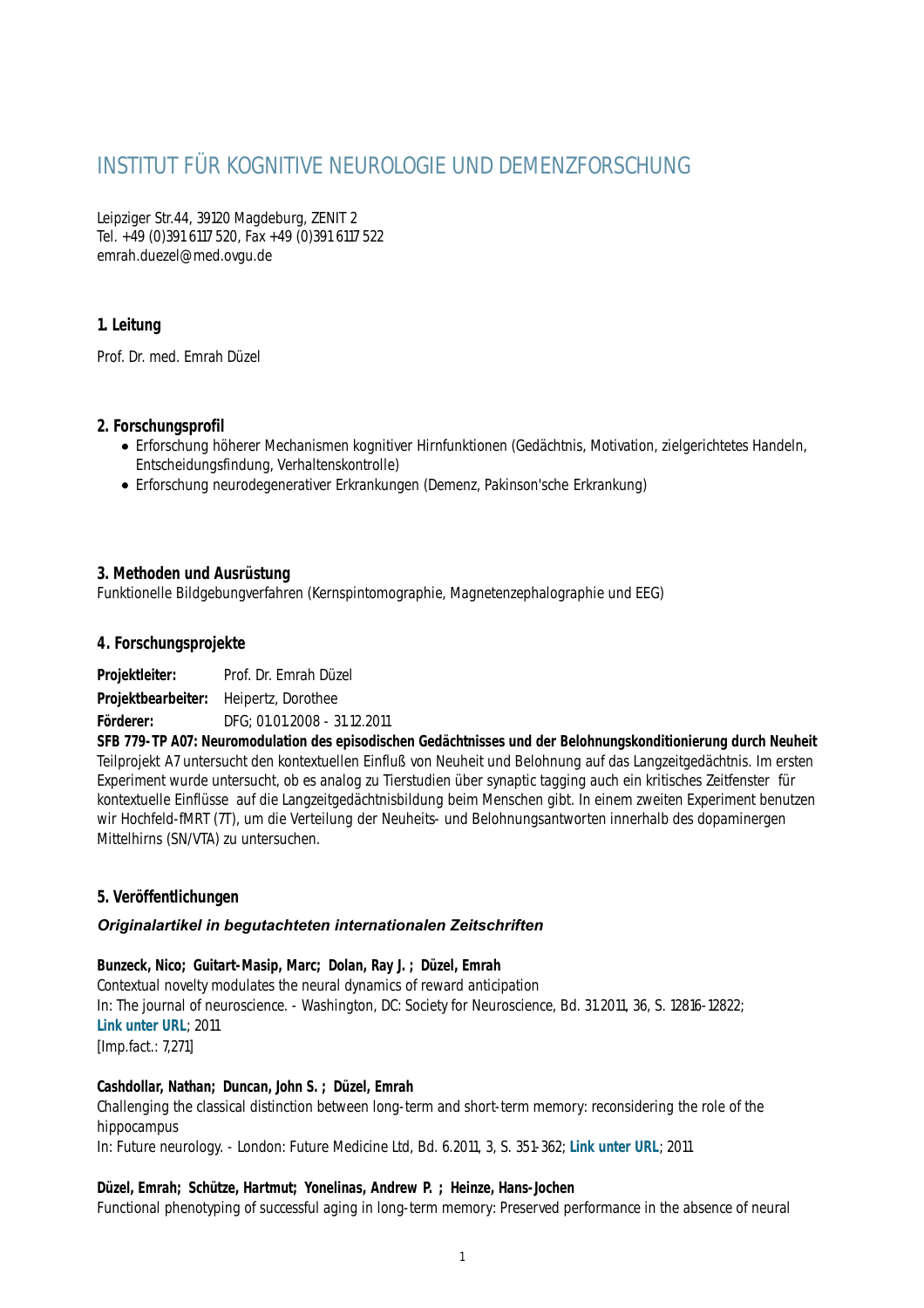#### compensation

In: Hippocampus. - New York, NY [u.a.]: Wiley-Liss, Bd. 21.2011, 8, S. 803-814; **[Link unter URL](http://onlinelibrary.wiley.com/doi/10.1002/hipo.20834/abstract)**; 2011 [Imp.fact.: 4,609]

#### **Germine, Laura; Cashdollar, Nathan; Düzel, Emrah; Duchaine, Bradley**

A new selective developmental deficit: Impaired object recognition with normal face recognition In: Cortex. - Amsterdam [u.a.]: Elsevier, Bd. 47.2011, 5, S. 598-607; **[Link unter URL](http://www.sciencedirect.com/science/journal/00109452/47/5)**; 2011 [Imp.fact.: 7,251]

### **Guitart-Masip, Marc; Fuentemilla, Lluis; Bach, Dominik R. ; Huys, Quentin J. M. ; Dayan, Peter; Dolan, Raymond J. ; Düzel, Emrah**

Action dominates valence in anticipatory representations in the human striatum and dopaminergic midbrain In: The journal of neuroscience. - Washington, DC: Society for Neuroscience, Bd. 31.2011, 21, S. 7867-7875; **[Link unter URL](http://www.jneurosci.org/content/31/21/7867.abstract)** ; 2011

[Imp.fact.: 7,271]

#### **Horner, Aidan J. ; Henson, Richard N.**

Stimulus-response bindings code both abstract and specific representations of stimuli: evidence from a classification priming design that reverses multiple levels of response representation

In: Memory & cognition. - Heidelberg [u.a.]: Springer, ISSN 0090-502x, Bd. 39.2011, 8, S. 1457-1471; **[Link unter URL](http://www.springerlink.com/content/c578m1h101qq47m5/)**; 2011

#### **Kozian, Alf; Schilling, Thomas; Schütze, Hartmut; Sentürk, Mert; Hachenberg, Thomas; Hedenstierna, Göran**

Ventilatory protective strategies during thoracic surgery - effects of alveolar recruitment maneuver and low-tidal volume ventilation on lung density distribution

In: Anesthesiology. - Hagerstown, Md. : Lippincott Williams & Wilkins, Bd. 114.2011, 5, S. 1025-1035; **[Link unter URL](http://ovidsp.tx.ovid.com/sp-3.4.0b/ovidweb.cgi?&S=MMIEFPPCDLDDAEDHNCCLICLBFDDNAA00&Abstract=S.sh.15.16.20%7c12%7c1)**; 2011 [Imp.fact.: 5,486]

#### **Krebs, Ruth M. ; Heipertz, Dorothee; Schütze, Hartmut; Düzel, Emrah**

Novelty increases the mesolimbic functional connectivity of the substantia nigra/ventral tegmental area (SN/VTA) during reward anticipation: Evidence from high-resolution fMRI

In: NeuroImage. - San Diego, Calif. : Elsevier, Bd. 58.2011, 2, S. 647-655; **[Link unter URL](http://www.sciencedirect.com/science/journal/10538119/58/2)**; 2011 [Imp.fact.: 5,932]

#### **Kühn, Simone; Schmiedek, Florian; Schott, Björn; Ratcliff, Roger; Heinze, Hans-Jochen; Düzel, Emrah; Lindenberger, Ulman; Lövden, Martin**

Brain areas consistently linked to individual differences in perceptual decision-making in younger as well as older adults before and after training

In: Journal of cognitive neuroscience. - Cambridge, Mass. : MIT Press Journals, Bd. 23.2011, 9, S. 2147-2158; **[Link unter URL](http://www.mitpressjournals.org/doi/abs/10.1162/jocn.2010.21564)**; 2011

[Imp.fact.: 5,357]

#### **Lisman, John; Grace, Anthony A. ; Düzel, Emrah**

A neoHebbian framework for episodic memory; role of dopamine-dependent late LTP In: Trends in neurosciences. - Amsterdam [u.a.]: Elsevier [u.a.], Bd. 34.2011, 10, S. 536-547; **[Link unter URL](http://www.sciencedirect.com/science/article/pii/S016622361100110X)**; 2011 [Imp.fact.: 13,320]

#### **Mendes, Natacha; Rakoczy, Hannes; Call, Josep**

Primates do not spontaneously use shape properties for object individuation: a competence or a performance problem? In: Animal cognition. - Berlin: Springer, Bd. 14.2011, 3, S. 407-414; **[Link unter URL](http://www.springerlink.com/content/h8nw0047375275l9/)**; 2011 [Imp.fact.: 2,820]

### **Poch, Claudia; Fuentemilla, Lluis; Barnes, Gareth R. ; Düzel, Emrah**

Hippocampal theta-phase modulation of replay correlates with configural-relational short-term memory performance In: The journal of neuroscience. - Washington, DC: Society for Neuroscience, Bd. 31.2011, 19, S. 7038-7042; **[Link unter URL](http://www.jneurosci.org/content/31/19/7038.abstract)**; 2011

[Imp.fact.: 7,271]